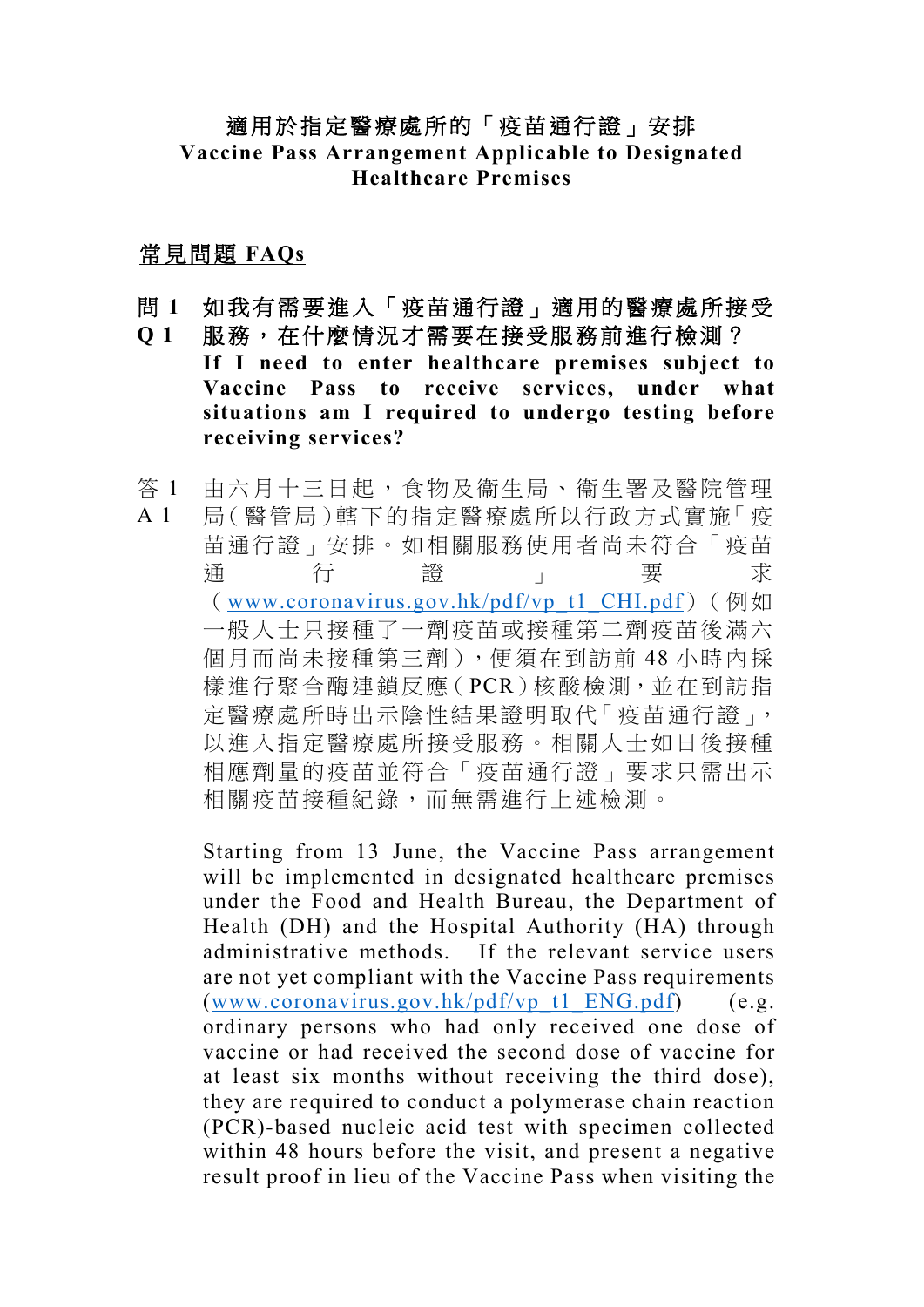designated healthcare premises, for entering and receiving service at the designated healthcare premises. If the relevant persons subsequently receive the corresponding dosage of vaccine and are compliant with the Vaccine Pass requirements, they are only required to present the relevant vaccination record without the need to undergo the aforementioned testing.

問 **2** 訪客(包括服務使用者的照顧者)如要進入實施「疫

**Q 2** 苗通行證」的指定醫療處所,可否進行到訪前檢測以 符合「疫苗通行證」要求? **If visitors (including carers of service users) need to enter designated healthcare subject to Vaccine Pass, can they undergo a pre-visit test to comply with the Vaccine Pass requirement?**

答 2 A 2 訪客(包括服務使用者的照顧者)必須符合「疫苗通 行證」要求,方可進入指定醫療處所,不得以到訪前 檢測作為替代安排。

> 然而,如服務使用者及訪客(包括服務使用者的照顧 者)進入指定醫療處所是為了領取快速抗原測試套裝、 接受新冠病毒病檢測或接種新冠疫苗等與預防及控制 新冠病毒病相關的服務,可獲豁免「疫苗通行證」安 排。

> Visitors (including carers of service users) are required to comply with the Vaccine Pass requirements in order to enter designated healthcare premises and cannot use a pre-visit test as an alternative arrangement.

> However, if service users and visitors (including carers of service users) enter the designated healthcare premises for services relevant to the prevention and control of COVID-19 such as collecting rapid antigen test kits, undergoing COVID-19 testing or receiving COVID-19 vaccination, etc., they are exempted from the Vaccine Pass arrangement.

## 問 **3** 「疫苗通行證」適用於哪些醫療處所?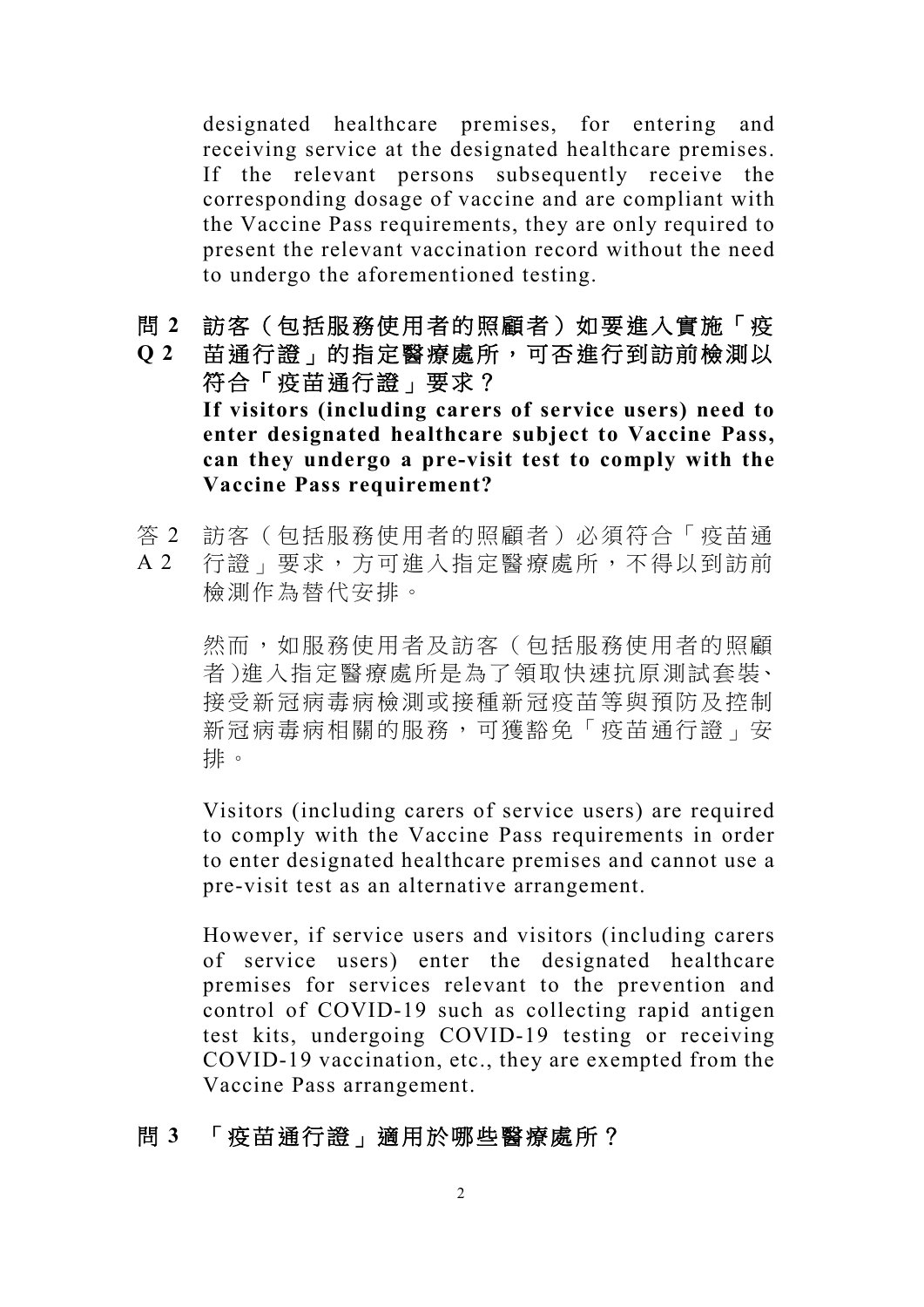## **Q 3 Which healthcare premises are subject to the Vaccine Pass arrangement?**

- 答 3 「疫苗通行證」安排適用於以下主要以預約方式提供 A 3 非緊急或非急切醫療服務的指定醫療處所:
	- (一)醫管局專科門診診所;
	- (二)學生健康服務中心及健康評估中心;
	- (三)婦女健康中心;
	- (四)口腔健康教育事務科資源中心;
	- (五)旅遊健康中心;
	- (六)紅絲帶中心;
	- (七)健康促進處地區中心;
	- (八)美沙酮診所;
	- (九)公務員診所;
	- (十)政府牙科診所及牙齒矯正科診所;
	- (十一)公務員綜合健康中心;
	- (十二)地區康健中心;及
	- (十三)地區康健站。

The Vaccine Pass arrangement is applicable to the following designated healthcare premises primarily providing non-emergency or non-urgent medical services through appointments:

(1) HA's specialist out-patient clinics;

(2) Student Health Service Centres and Special Assessment Centres;

- (3) Woman Health Centres;
- (4) Oral Health Education Resource Centre;
- (5) Travel Health Centres;
- (6) Red Ribbon Centre;
- (7) Health Promotion Branch Regional Offices;
- (8) Methadone Clinics;
- (9) Families Clinics;

(10) Government Dental Clinics and Orthodontic Clinics;

(11) Integrated Care Centre for Civil Service;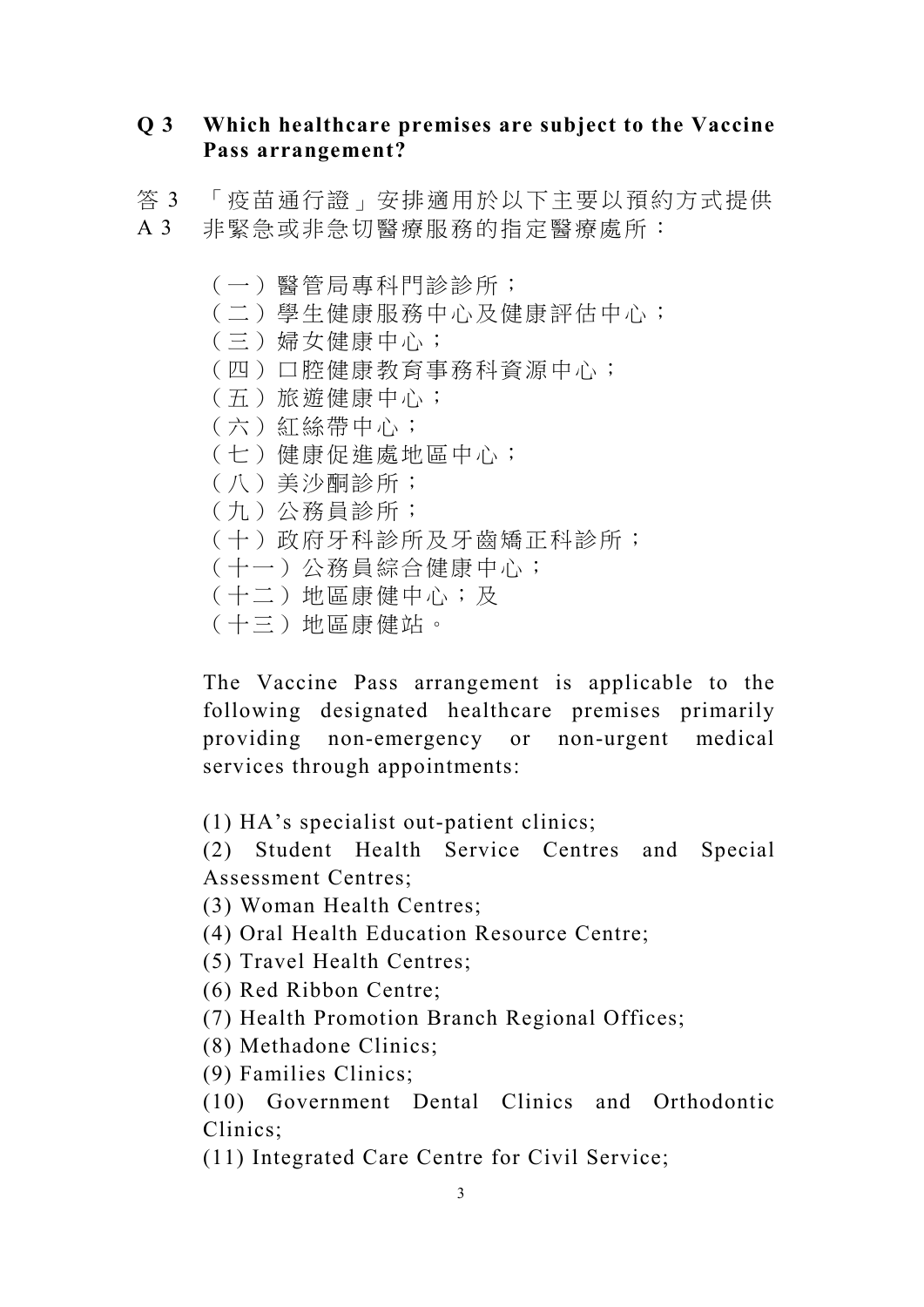(12) District Health Centres (DHC); and

(13) DHC Expresses.

## 問 **4 Q 4** 在醫療處所實施「疫苗通行證」安排,會否影響我接 受緊急或急切的醫療服務?

**Will the implementation of the Vaccine Pass arrangement in healthcare premises affect me from receiving emergency or urgent medical services?**

- 答 4 為確保緊急或急切的醫療服務不受影響,「疫苗通行
- A 4 證」安排並不適用於提供緊急或急切服務及診治偶發 疾病的醫療處所,包括急症室、醫管局普通科門診診 所、醫管局轄下中醫診所暨教研中心、衞生署母嬰健 康院、長者健康中心、學童牙科診所、遺傳輔導診所、 遺傳篩選診所、胸肺科診所及 X 光中心、社會衞生科 診所、愛滋病輔導及測試服務、綜合治療中心,以及 兒童體能智力測驗中心。進入上述醫療處所的人士(包 括服務使用者及訪客)無須使用「疫苗通行證」。

另外,就部分為服務使用者提供必需服務的醫管局醫 療處所,例如洗腎中心、日間化療中心、老人科日間 醫院等,該等醫療處所作為防疫措施,現時已因應服 務使用者的情況實施同日快速抗原測試安排,「疫苗 通行證」安排亦不適用於此類醫療處所。

To ensure that emergency or urgent medical services are not affected, the Vaccine Pass arrangement is not applicable to healthcare premises providing emergency or urgent services and healthcare premises providing episodic disease treatments, including the Accident and Emergency (A&E) Departments, HA's general outpatient clinics, Chinese Medicine Clinics cum Training and Research Centres under the HA, DH's Maternal and Child Health Centres, Elderly Health Centres, School Dental Clinics, Genetic Counselling Clinic, Genetic Screening Clinic, Chest Clinics and X-ray Centre, Social Hygiene Clinics, AIDS Counselling and Testing Service, Integrated Treatment Centre and Child Assessment Centres. Persons who enter the aforementioned healthcare premises (including service users and